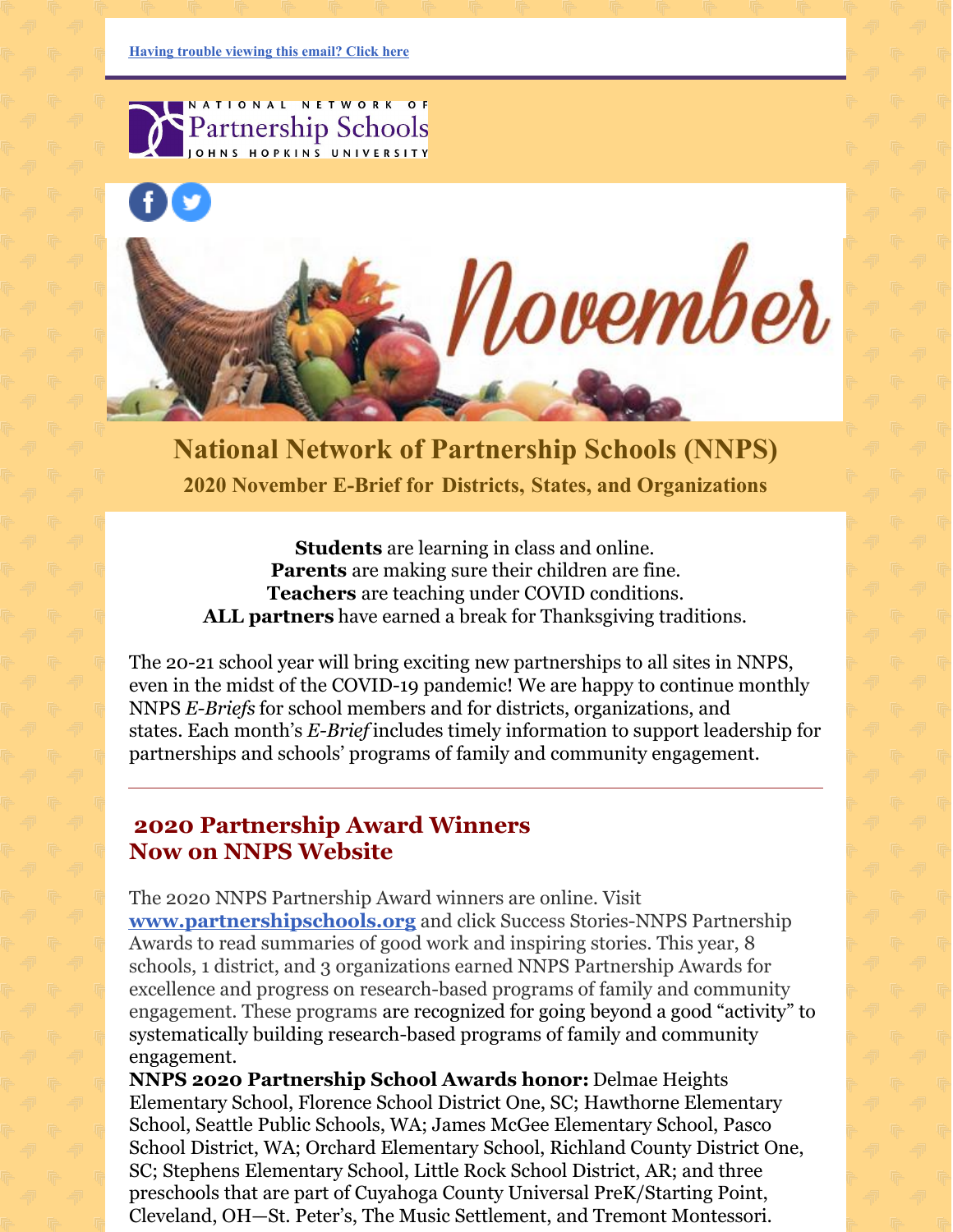**NNPS 2020 Partnership District and Organization Awards honor:** Little Rock School District, Arkansas; Cuyahoga County Universal PreKindergarten (UPK)/Starting Point, Cleveland, OH; Francis Marion University-Center of Excellence, Florence, SC; and Partnership Schools Ireland, Dublin, Ireland.

#### **REMINDER: Last Call—deadline for the 2020 UPDATE – December 4th**

Most NNPS members submitted their 2020 UPDATEs to evaluate progress of their partnership program and renew membership for the 20-21 school year. THANK YOU!

UPDATE helps you recognize the importance of evaluating progress each year and gives information for improving the next One-Year Action Plan for Partnerships. This is so important that NNPS pays a matching fee for every member who renews membership. We are here to help you with your work.

If you received a "Last Call" memo, please send in your UPDATE by December 4 to continue monthly E-Briefs and all member benefits and services through the 20-21 school year.

At this critical time for good partnerships, do not be "cut" from on-going services, resources, and support!

## **Save the Dates!**

## **Free NNPS Webinar for District, Organization, and State Leaders for Partnerships**

NNPS will conduct its annual **Free Webinar** for District Leaders on **Thursday, January 21, 2021** from 2:00-3:30 EST**.** This session is designed for new district or organization leaders in NNPS or anyone who wants a "refresher" on the roles and responsibilities of leaders for partnerships. The webinar will discuss leaders' responsibilities to guide and facilitate school-based Action Teams for Partnerships, best practices, and solutions to common challenges. To register, contact Rachel Chappell at **[nnps@jhu.edu](mailto:nnps@jhu.edu)**. Give your name, affiliation, e-mail address, and the words *Register for Free NNPS Leadership Webinar*. The webinar is a benefit of membership.

## **Free Webinar for Schools' Action Teams for Partnerships**

NNPS will conduct its annual **Free Webinar** for Schools' Action Teams for Partnerships (ATPs) on **Thursday, February 18, 2021 from 2:00-3:30 EST**. This webinar will address NNPS Basics for school ATPs. Topics include ten steps to partnership success, strengthening the Action Team for Partnerships (ATP), and how to write a goal-linked action plan for the 21-22 school year. We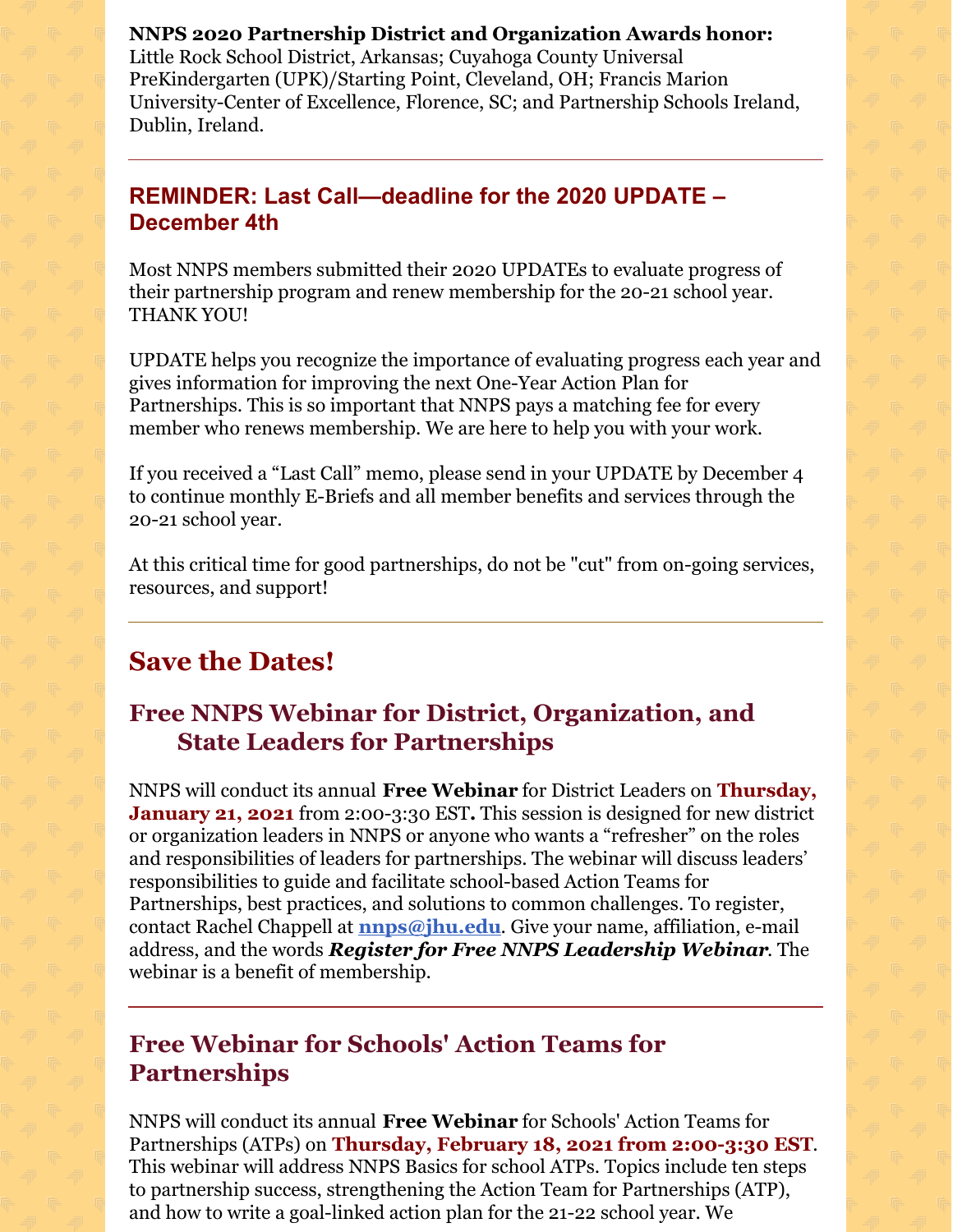encourage as many members of your ATP to participate together in this webinar. To register, contact Rachel Chappell at **[nnps@jhu.edu](mailto:nnps@jhu.edu)**. Give your name, affiliation, e-mail address, and the words *Register for Free NNPS School ATP Webinar*. The webinar is a benefit of membership.

#### **Recap: NNPS Online Leadership Institute on School, Family, and Community Partnerships**

NNPS held its first All-Online Leadership Institute via the Zoom platform. Over 120 leaders of partnerships attended from eleven states across the country, and from Australia and Ireland. Leaders learned how to conduct the NNPS One-Day Team Training Workshop with their own schools' Action Teams for Partnerships; how to effectively facilitate school teams; and how to organize effective leadership activities and goal- linked programs to increase student achievement, behavior, and equitable family and community engagement.

NNPS created a passcode-protected section of the website for attendees to complete their "homework" from the Leadership Institute to obtain their letters for hours of professional development on family and community engagement. If attendees forgot the password, contact Rachel Chappell, NNPS Coordinator, at **[nnps@jhu.edu](mailto:nnps@jhu.edu)**.

NNPS will conduct the next Online Leadership Institute March 18, 19 and 26. See brochure and register to attend at: **NNPS Online [Leadership](http://nnps.jhucsos.com/wp-content/uploads/2020/11/March-BROCHURE-for-website-Nov-9.pdf) Institute-MARCH 2021**

In the meantime, if you need assistance or resources to strengthen your program of family and community engagement or to discuss next steps, contact Brenda (**[bthomas@jhu.edu](mailto:bthomas@jhu.edu)**) to plan immediate steps for success in your location.



NNPS guides leaders at all levels to encourage 2-way communications for strong programs of school, family, and community partnerships. This year, this section of E-Brief invites members of NNPS to share how your schools' Action Teams for Partnerships (ATPs), co-chairs of ATPs, or district or organization leaders are continuing to implement your plans for family and community engagement activities during COVID-19. Your schools may be open for face-to-face classes, remote learning, and/or on a hybrid schedule. Send your good ideas and we will share them in E-Brief!

This month, we heard from **Esmeralda Magaña-Valencia,** NNPS Key Contact and **Kim Lovelace,** School Nurse at **Marie Curie STEM Elementary School in Pasco School District One, Pasco, Washington.** They reported three recent engagement activities to build student skills and to have some family fun.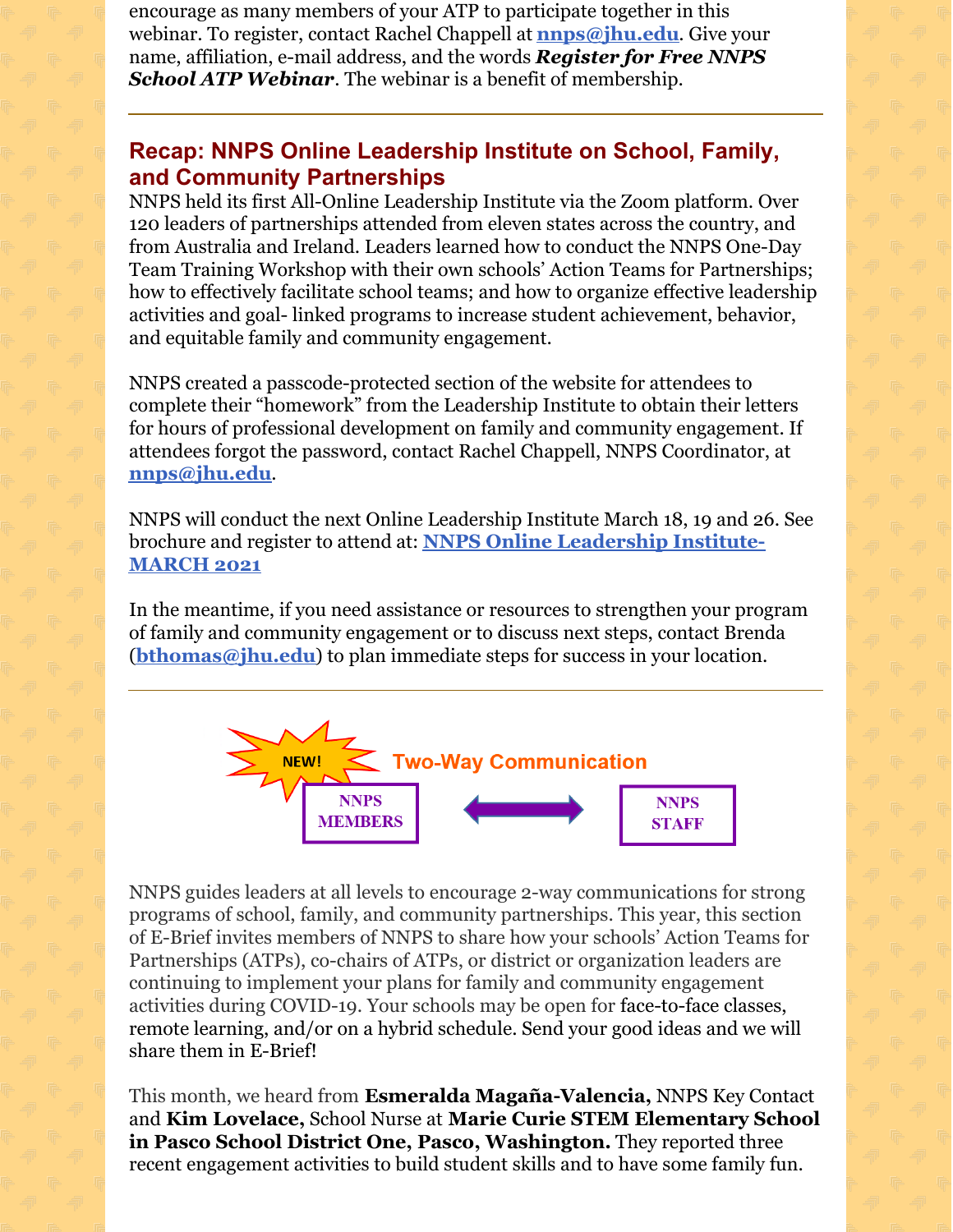





This school celebrated *Day of the Dead Scientist (Dia de los Cientificos Muertos)* during the first week in November. This year, this traditional day was celebrated COVID-19 style. Students participated from home by making an altar, display, poster, or power point presentation honoring a family member or scientist. They submitted photos of their projects online or dropped posters off at school. All projects were shown as videos on ClassDojo for the entire school community to enjoy.

The school also introduced two new *Loteria* nights via Zoom (much like BINGO). Students and families received *Loteria* cards in the mail and played online. By the second night, over 100 students and families joined in to play. Winners received baskets with games and popcorn to encourage family game nights. *Loteria* nights were such fun that students, parents, and teachers suggested the school continue monthly family and community game nights.

The school celebrated the 153 $^{\rm rd}$  birthday of Marie Curie. Students and families picked up a sugar cookie and frosting packet to decorate and enjoy at home.! Let us hear from you about effective partnership strategies and tips that are helping your program during the COVID-19 crisis. Send to Brenda at **[bthomas@jhu.edu](mailto:bthomas@jhu.edu)**.

### *PROMISING PARTNERSHIP PRACTICES 2020:* **Inspiring Activities**

Be sure to check the NNPS e-Book, *Promising Partnership Practices 2020, f*or ideas to help improve school, family, and community partnerships during the COVID-19 crisis. See the easy link on the homepage at **[www.partnershipschools.org](https://nam02.safelinks.protection.outlook.com/?url=http%3A%2F%2Fnnps.jhucsos.com%2Fwp-content%2Fuploads%2F2020%2F09%2FPPPBookFinal2020.pdf&data=02%7C01%7Cbthomas%40jhu.edu%7C913fcf561f4e4060d31108d86a0cc48c%7C9fa4f438b1e6473b803f86f8aedf0dec%7C0%7C0%7C637375950363466758&sdata=bKR7F7mSKU2S0lHSFT%2FyDEl%2FLi6LrumObf9xyk9fWm8%3D&reserved=0)**. Or click **Promising Partnership Practices 2020**.

Your program can adopt or adapt activities to match the goals of your partnership program, and to fit COVID-19 health and safety protocols. If you conduct a good activity to meet COVID-19 conditions, let NNPS share it with members nationwide. Or, contact Brenda at NNPS (bthomas@jhu.edu) to discuss ideas to improve family and community engagement during the COVID-19 crisis.

**NOTE:** Prior books of *Promising Partnership Practices* from 2008 to 2019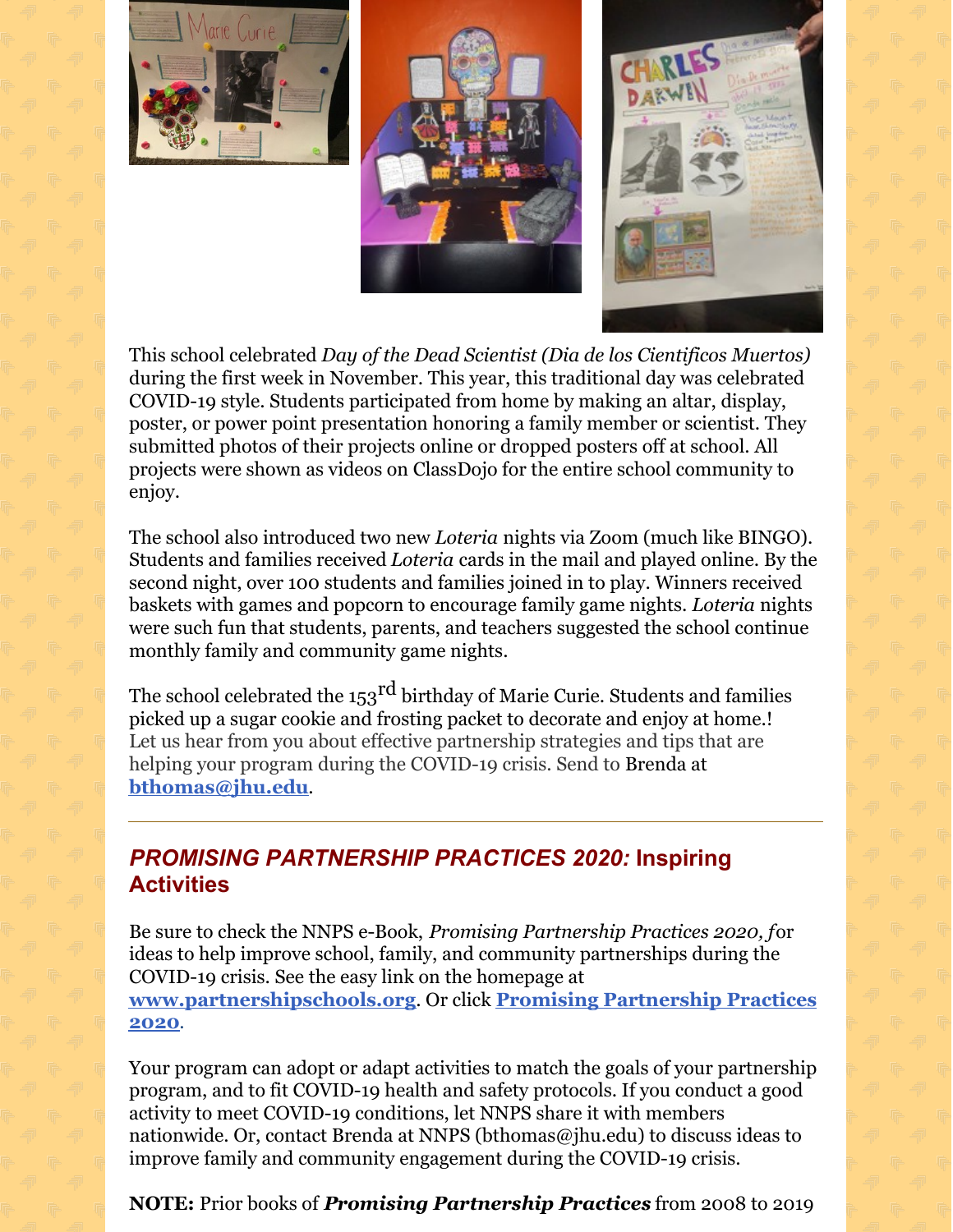are available to members on the NNPS website in the section Success Stories. Over 700 goal-linked activities have been reported to engage parents and community partners in ways that contribute to students' academic and behavioral success in school. Use your *Members-Only Access Code***, mem20NNPS** for access to all of these ideas.

**Also—**ALL 18 goal-linked **NNPS** *Samplers* are in the same section of the website for members to explore using the **Members-Only Code**.

## **VIRTUAL TRAVEL: Family Engagement and COVID-19 in Israel**

Dr. Joyce Epstein, Director, NNPS took a virtual trip to Israel this month to talk with Dr. Asnat Dor, professor and researcher in school counseling and health system management, and her students at Emek Yezreel Academic College. They are studying the challenges and possibilities of family and community engagement during the COVID-19 school closures. You can hear Joyce share many NNPS engagement activities and approaches to sustain strong partnerships at **NNPS and [COVID-19--Conversation](https://bit.ly/ZoomDorEpstein) with Dr. Dor (Israel) and Dr. Epstein** .

#### **NNPS and SOCIAL MEDIA**

**Educating, Engaging, and Empowering Parents.** Institutionalized Equity, LLC recognizes that all parents have important roles to play in their child's education from birth through high school—fully supported by school and district policies and practice. The organization's website,

**[www.EngageParentsInEducation.com](https://nam02.safelinks.protection.outlook.com/?url=http%3A%2F%2Fwww.engageparentsineducation.com%2F&data=04%7C01%7Cjepstein%40jhu.edu%7Cc1438d408f5546a3efbf08d873c2d0bc%7C9fa4f438b1e6473b803f86f8aedf0dec%7C0%7C0%7C637386627851871736%7CUnknown%7CTWFpbGZsb3d8eyJWIjoiMC4wLjAwMDAiLCJQIjoiV2luMzIiLCJBTiI6Ik1haWwiLCJXVCI6Mn0%3D%7C1000&sdata=Zijp%2BEr4t2ZfVSnQbELx%2FdqSrgcXQnVM24tncjE571c%3D&reserved=0)**, outlines its plan for a national model and standards for orientations, conferences, evaluations, and guidance to build a true educational partnership of students, parents, and teachers so that all children can reach their highest potential in school and beyond. The organization includes information on NNPS research-based approaches that enable districts and schools to attain these goals. See:

**<https://engageparentsineducation.com/research>**.

NNPS will share photos from your exciting partnership activities on our Facebook page. Send your *must see* Surviving COVID-19 pictures to Rachel, **[nnps@jhu.edu](mailto:nnps@jhu.edu)**! We are a strong network and will continue to work together to get through this pandemic.

#### **OPPORTUNITIES AND RESOURCES**

**Centers for Disease Control and Prevention (CDC)** has a wealth of COVID-19 [information](https://www.cdc.gov/coronavirus/2019-ncov/community/schools-childcare/index.html) for schools and others on their website. Check it out: **CDC and COVID-19**

**[SchoolSafety.gov](https://www.schoolsafety.gov/).** SchoolSafety.gov provides schools and districts with ideas for student health and safety. Topics related to COVID-19 safety for schools, including recommendations for physical spacing and testing, cybersecurity, and other topics can be found here: **COVID-19 [Resources](https://www.schoolsafety.gov/covid-19-resources-schools) for Schools**.